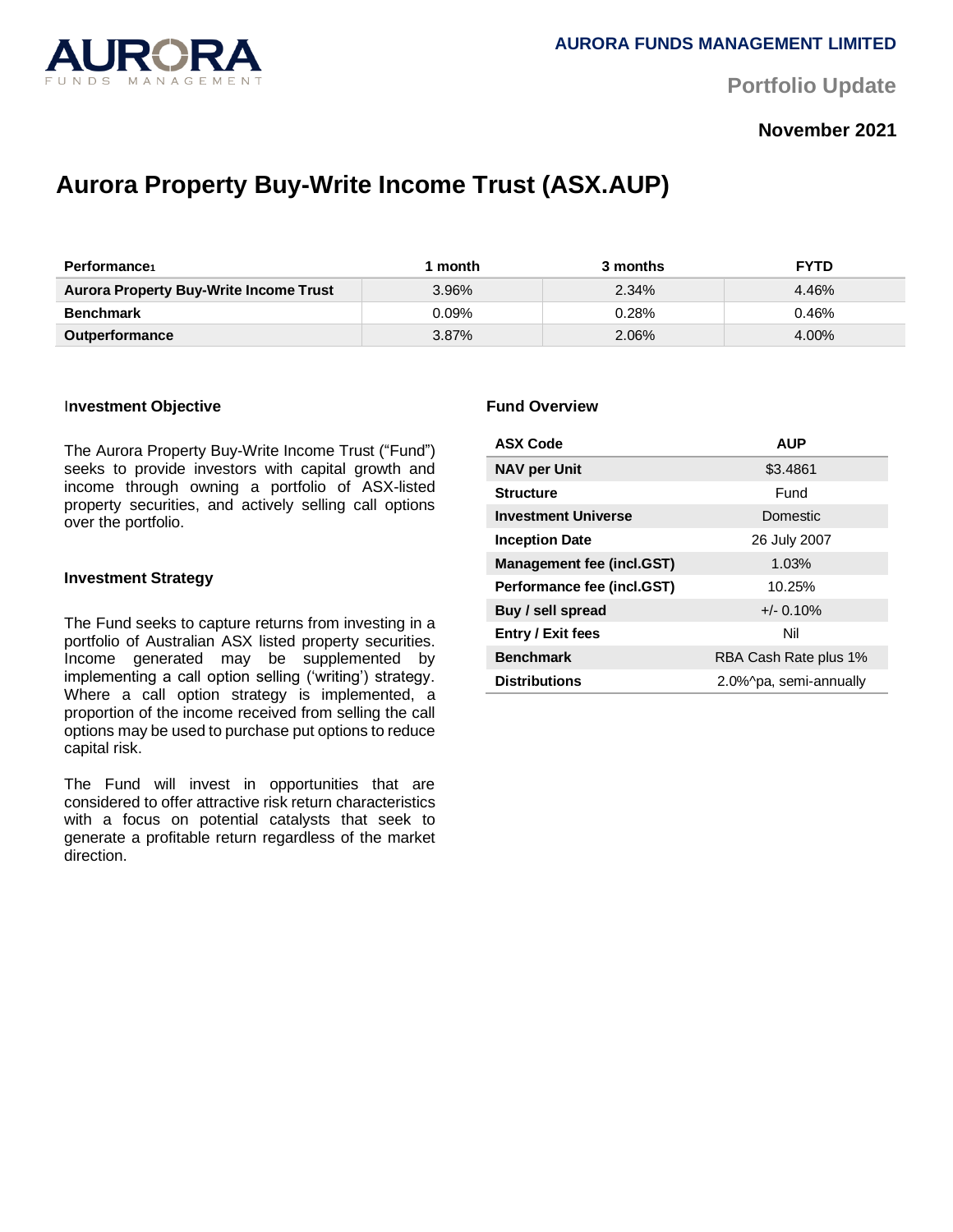

**Portfolio Update** 

**November 2021**

## **Fund Update**

AUP requested a voluntary suspension on April 2<sup>nd</sup> due to reasons outlined below. Aurora is currently working with the ASX to have AUP's suspension lifted a soon as possible.

The Fund provides the following information pursuant to ASX Listing Rule 17.2:

- The request for Voluntary Suspension relates to the effects of the COVID-19 pandemic on AUP, including the Disclaimer of Auditor's Opinion in the Annual Report for RNY Property Trust (ASX: RNY) and the ASX's investigation on that matter;
- As stated in AUP's financial statements for the half year ended 31 December 2019, the Fund owns 67.15% of the units in RNY and has extended subordinated debt to US entities in the RNY group;
- It is expected that the Voluntary Suspension will be ended once the ASX has concluded its investigations, as mentioned above; and
- Aurora is not aware of any reason why the Voluntary Suspension should not be granted.

## **RNY Property Trust**

Aurora Funds Management Limited (Aurora), in its capacity as the responsible entity of the Aurora Property Buy Write Income Trust, Aurora Fortitude Absolute Return Fund, Aurora Global Income Trust and the Aurora Dividend Income Trust (Fund(s)), provides the following update in relation to the RNY Property Trust (RNY).

RNY has been suspended from trading on the Australian Securities Exchange (ASX) since 1 April 2019, due to delays experienced in finalising its audited financial statements for the year ended 31 December 2018 and half year ended 30 June 2019, followed by the Audit Disclaimer Opinion issued in relation to the year ended 31 December 2019. Aurora understands that RNY is due to release its Audit Reviewed financial statements for the half year ended 30 June 2020. In the event a clear audit review statement is issued, Aurora understands that RNY will then be in a position to apply for recommencement of trading on the ASX.

On 23 September 2019, RNY announced it had completed an independent valuation of its 5 commercial office properties in the New York tri-state area, resulting in a 16% uplift on previous valuations and a material uplift in RNY's Net Tangible Asset (NTA) backing. Given RNY's suspension from trading on the ASX, there was no actively traded market available for Aurora to determine the market value for RNY's securities. As such, the independent valuation obtained by RNY was considered the most appropriate basis on which to determine the carrying value of RNY, with Aurora's direct investments being carried at a small discount to RNY's improved NTA.

On 29 June 2020, Keybridge Capital Limited (Keybridge) announced its intention to make an off-market all scrip takeover bid for RNY at an implied offer price of \$0.011 per RNY unit1 (Keybridge Offer), with its Bidder's Statement being dispatched on 28 August 2020. On 28 September 2020, Keybridge issued a substantial holder notice stating it had acquired a relevant interest of 1.01% in RNY (from parties other than Aurora) through acceptances into the Keybridge Offer. Aurora has also elected to accept a portion of its Funds holdings into the Keybridge Offer. Consistent with its previous "truth in takeovers" statement, Aurora has limited its acceptances into the Keybridge Offer at 41,450,000 RNY units.

As a consequence of the acceptances into the Keybridge Offer, the implied offer price of \$0.011 per RNY unit is now the most readily observable price for RNY securities. As such, this has resulted in the carrying value of Aurora's direct investments in RNY being reduced from \$0.044 to \$0.011 per RNY unit, across its various Funds.

On 20 January 2021, Huntley Management Limited (Huntley), as responsible entity of RNY, announced that unitholders had passed a resolution to remove RNY from the Official List of the ASX. As a consequence of RNY's voting results, RNY was removed from the Official List of the ASX on 25 January 2021.